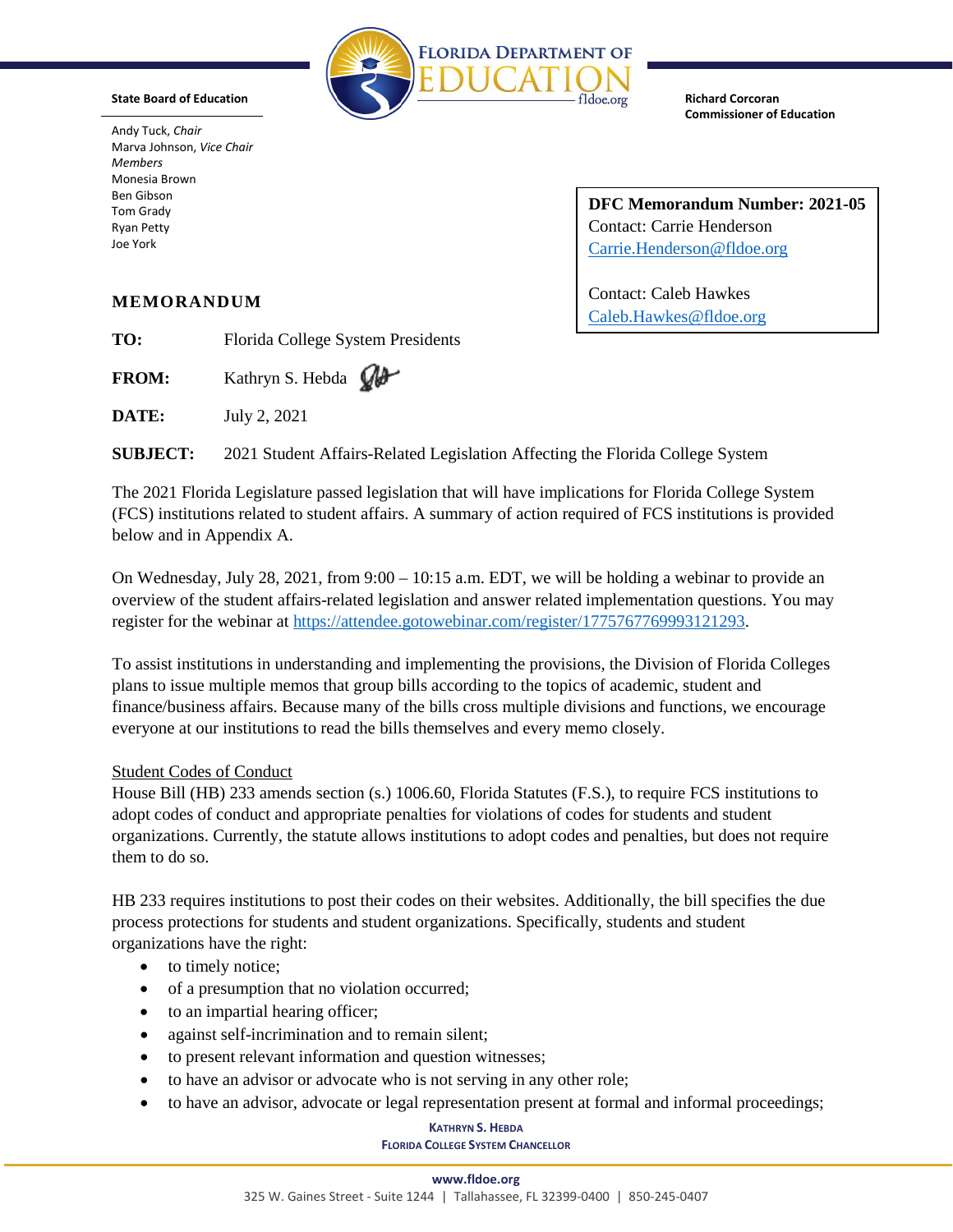2021 Student Affairs-Related Legislation Affecting the Florida College System Page 2 July 2, 2021

- to appeal the final decision;
- to receive copies of accurate and complete records of the relevant disciplinary proceedings; and
- to be notified through the code of conduct of the institution's time limit for charging them with violations, and the circumstances under which the time limit may be extended or waived.

Institutions should review existing codes of conduct and procedures to determine if they meet the criteria established by HB 233. If the current student code of conduct and procedures do not meet the criteria, institutions should modify existing policies and procedures to comply. The bill takes effect on July 1, 2021.

## Fairness in Women's Sports

Senate Bill (SB) 1028 creates s. 1006.205, F.S., to maintain fairness for women as it relates to participation in interscholastic, intercollegiate, intramural or club athletic teams or sports. Public secondary and postsecondary institutions must expressly designate teams or sports based on the biological sex at birth, as:

- 1. Males, men or boys. These may be open to students of the female sex.
- 2. Females, women or girls. These may not be open to students of the male sex.
- 3. Coed or mixed, including both males and females.

The biological sex stated on the official birth certificate filed at or near the student's birth will determine the designated teams or sports in which that student may participate.

SB 1028 also provides a private cause of action for injunctive relief, damages and any other relief available under law for students, schools and public postsecondary institutions harmed by a violation of the bill's provisions. Civil actions must be brought within two years after the alleged harm occurred. The bill takes effect on July 1, 2021.

### High School Equivalency Diploma

SB 366 amends s. 1007.263, F.S., revising the requirements for admission to associate degree programs. The amendment allows for acceptance of a high school equivalency diploma that is issued by another state, is recognized as equivalent by State Board of Education (SBOE) rule and is based on an assessment recognized by the U.S. Department of Education.

We plan to hold a rule workshop on July 9, 2021, from 10:00 AM – 10:30 AM EDT via webinar. You may register for the workshop at [https://attendee.gotowebinar.com/register/1834434410939527950.](https://attendee.gotowebinar.com/register/1834434410939527950)

Once SBOE adopts rules to identify equivalent high school diplomas, FDOE will provide additional technical assistance and guidance to institutions, including reporting requirements. Once the rule is effective, FCS institutions should update current policies and/or create new ones to comply with the provisions outlined in SB 366.

### Student Career Services

HB 1507 creates s. 1006.75. F.S., to require each FCS institution ensure their respective student career centers prepare students for employment. Career service centers must, to the extent possible, use state career planning resources to assist students with: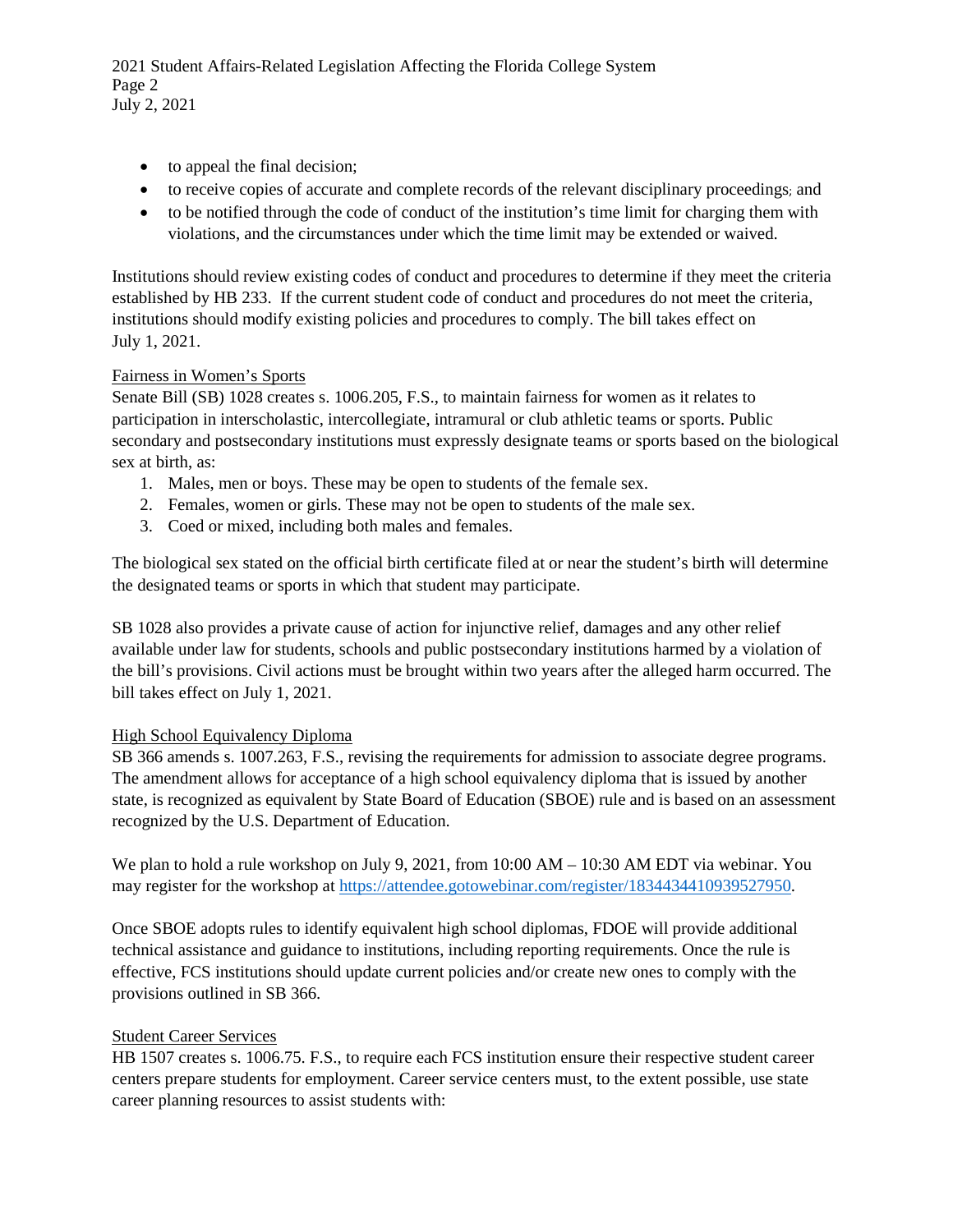2021 Student Affairs-Related Legislation Affecting the Florida College System Page 3 July 2, 2021

- Career exploration and identification
- Distinguishing in-demand jobs and the expected earnings
- Understanding specific job skills and credentials
- Discovering on-the-job experience opportunities
- Creating digital resumes

FCS institutions should review the new requirements to ensure their current student career services centers offer the mandatory services, and to the extent state resources can assist. The bill takes effect on July 1, 2021.

### Fee Exemptions - Students Experiencing Homelessness

SB 366 amends s. 1009.25, F.S., to grant SBOE the authority to adopt rules regarding documentation and procedures to implement a fee exemption for students experiencing homelessness.

In fall 2021, FDOE will solicit input from college stakeholders, including registrars and homeless liaisons, to inform rule development. Once SBOE adopts the rule, FDOE will offer technical assistance and guidance to assist FCS institutions in implementing the new provisions.

#### Safety of Religious Institutions

HB 259 amends s. 790.06, F.S., to authorize a licensed person to carry a concealed weapon or firearm on property that is owned, rented, leased or borrowed by a religious institution. The bill takes effect upon signature of the Governor.

### Open-Door Grant Program

HB 1507 creates s. 1009.895, F.S., to establish the Open Door Grant Program which will provide funds to support student completion of short-term, high-demand credit and non-credit CTE programs at FCS institutions and school district career centers.

All students must complete the Free Application for Federal Student Aid to be eligible for the grant. The department will disburse funds, up to \$3,000, to institutions based on whether the student is a recipient of state or federal financial aid. If the student is:

- In receipt of state or federal aid, grant funds are awarded to cover the unmet need after all eligible aid is applied to the student's account ("last dollar" approach).
- Not in receipt of state or federal aid at the time of enrollment, the student is responsible for paying one-third of the cost of the program up front. One-third of funds will be disbursed to the institution upon completion of the course or program and the final one-third will be disbursed to the institution upon completion of the associated certification, exam or license required for employment.

The Florida Legislature appropriated \$35 million to support this program in FY 2021-22. Awards are available on a first-come, first-serve basis. No more than one-quarter of the appropriated funds may be disbursed annually to any one institution. At least one-quarter of the funds are prioritized for rural institutions.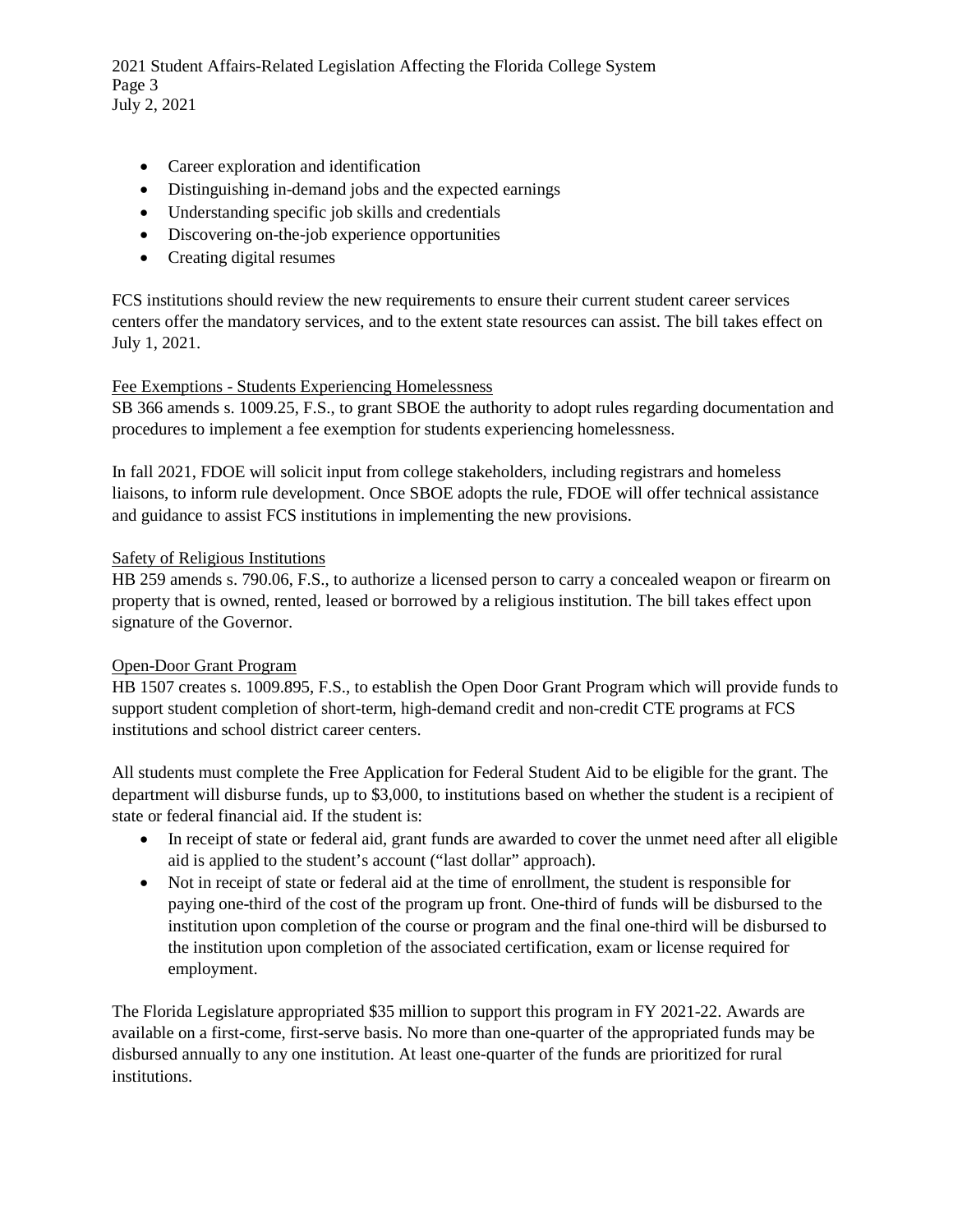The State Board of Education (SBOE) will adopt rules to implement this provision. Additional specifications, requirements, and reporting expectations will be communicated as soon as available.

Other Topics of Interest

- HB 1261 creates s. 1009.46, F.S., specifying requirements for institutions who receive state financial aid.
- HB 1261 amends s. 1009.893, F.S., to cap the initial eligibility for nonresident students to qualify for the Benacquisto Scholarship Program in 2021-2022 academic year.
- HB 7017 creates s. 288.860, F.S., to prohibit institutions from participating in certain agreements with a foreign country of concern.
- HB 233 amends s. 1004.097, F.S., to add a requirement for institutions to conduct an annual assessment of intellectual freedom and viewpoint diversity created or selected by the SBOE; to prohibit FCS institutions from shielding students', faculty members' and staff members' access to, or observation of, ideas and opinions they may find uncomfortable, unwelcome; and to provide the conditions under which a student may record video or audio of class lectures.
- SB 366 modifies s. 1007.23, F.S., to require the Statewide Articulation Agreement to establish three mathematics pathways for students.
- SB 366 amends multiple Florida Statutes to expand the mechanisms institutions may use to assess readiness for college-level work for college credit admissions, dual enrollment eligibility and meta-major and developmental education placement.
- HB 1507 creates s. 1011.803, F.S., to require each FCS institution to create a money-back guarantee program that will refund tuition to students who are unable to find employment in their field of study within six months of completion of certain workforce education programs.
- HB 1507 modifies s. 1007.25, F.S., to require students entering an AS/AAS program complete at least one identified core course in each general education subject area.
- HB 1507 modifies s. 1007.25, F.S., to require all public postsecondary institutions to award students a nationally recognized digital credential upon completion of identified general education core courses.
- SB 1108 amends s. 1007.25, F.S., to require students initially entering an FCS institution in 2021-22 and thereafter to complete a course and pass an assessment to demonstrate competency in civic literacy.
- SB 52 creates s. 1009.30, F.S., to establish the Dual Enrollment Scholarship Program. Beginning in fall 2021, postsecondary institutions may be reimbursed for tuition and related instructional materials for private school and home education dual enrolled students for fall and spring. Beginning in summer 2022, postsecondary institutions may be reimbursed for tuition and related instructional materials for all dually enrolled students.
- HB 847 amended s. 1006.73, F.S., by directing the Board of Governors and SBOE to oversee the chosen host entity who will deliver the services of the postsecondary library network, statewide internet-based catalog of distance learning courses and online student advising services.

We will continue to provide technical assistance in the implementation of these bills. Additionally, other divisions within FDOE will be issuing guidance on other topics that relate to the FCS (e.g., teacher preparation, workforce education, charter schools, financial aid, etc.). We will forward those memos as they are disseminated.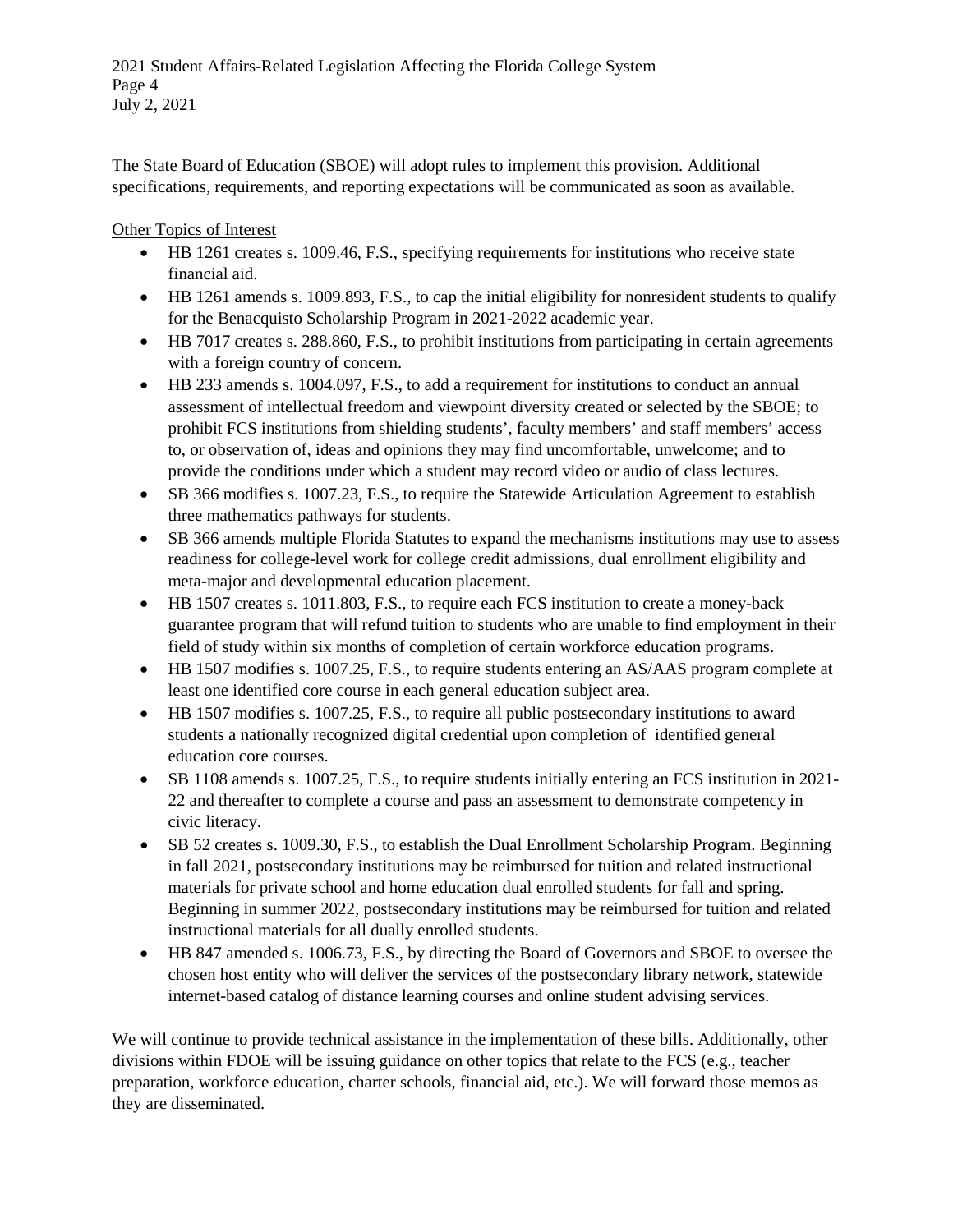2021 Student Affairs-Related Legislation Affecting the Florida College System Page 5 July 2, 2021

If you have questions regarding the ongoing implementation of this legislation, please contact Dr. Carrie Henderson, Executive Vice Chancellor, at [Carrie.Henderson@fldoe.org](mailto:Carrie.Henderson@fldoe.org) or Caleb Hawkes, Director of External and Governmental Affairs, a[t Caleb.Hawkes@fldoe.org.](mailto:Caleb.Hawkes@fldoe.org)

KH/chh Attachment

cc: Dr. Eric Hall, Florida Department of Education Bethany Swonson, Florida Department of Education Henry Mack, Florida Department of Education Dr. Carrie Henderson, Florida Department of Education Jon Manalo, Florida Department of Education Lisa Cook, Florida Department of Education Caleb Hawkes, Florida Department of Education FCS Council of Student Affairs FCS Council of Business Affairs FCS Council of Academic Affairs FCS Reports Coordinators FCS Registrars FCS Financial Aid Directors FCS General Counsels